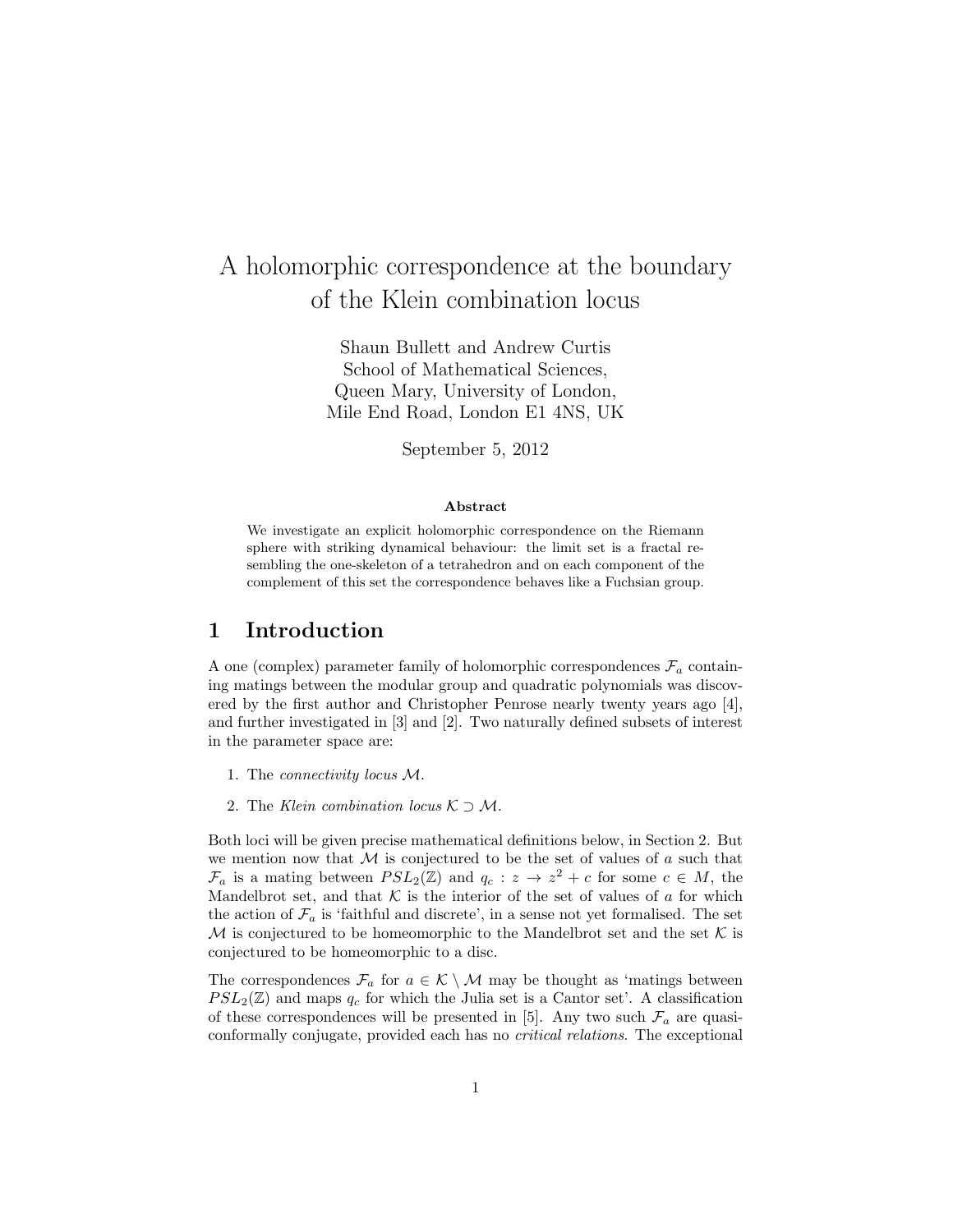

Figure 1: The limit set of the correspondence  $\mathcal{F}_{a_{1/3}}$ . The 'gaps' are an illusion arising from the presence of parabolic points.

values of a, for which  $\mathcal{F}_a$  has some critical relation, form a countable set of isolated points in  $K \setminus M$ . Our interest in the current article is in the behaviour of  $\mathcal{F}_a$  as a approaches the outer boundary of K and what happens when a reaches that boundary. A good analogy is the behaviour of a one (complex) parameter family of Kleinian groups, representations  $G \to PSL_2(\mathbb{C})$  of a finitely generated abstract group  $G$  indexed by a parameter  $a$ , as  $a$  approaches the boundary of the slice in which the representations are discrete and faithful. In this paper we shall focus on one particular boundary point of  $K$ , which we call the *Penrose* point, and investigate the dynamical behaviour (Figure 1) of the correspondence which has this as its parameter value, in particular showing that the complement of the limit set has four components and that for each component the subcorrespondence which stabilises it is conjugate to a Fuchsian group. More general results and conjectures concerning correspondences in the family  $\mathcal{F}_a$ , and the structure of  $K$  and its boundary, will be presented elsewhere.

## 2 The family of matings, the connectivity locus  $M$ , and the Klein combination locus  $K$

In this section we briefly introduce the family of holomorphic correspondences  $\mathcal{F}_a$  in which we are interested. For more details the reader should consult the original paper [4].

The first ingredient in the definition of  $\mathcal{F}_a$  is the notion of a covering correspondence. For a given rational map  $q : \hat{\mathbb{C}} \to \hat{\mathbb{C}}$  the associated *covering*  $correspondence Cov<sup>q</sup>$  is defined by the relation

$$
(z, w) \in Cov^q \Leftrightarrow q(z) = q(w).
$$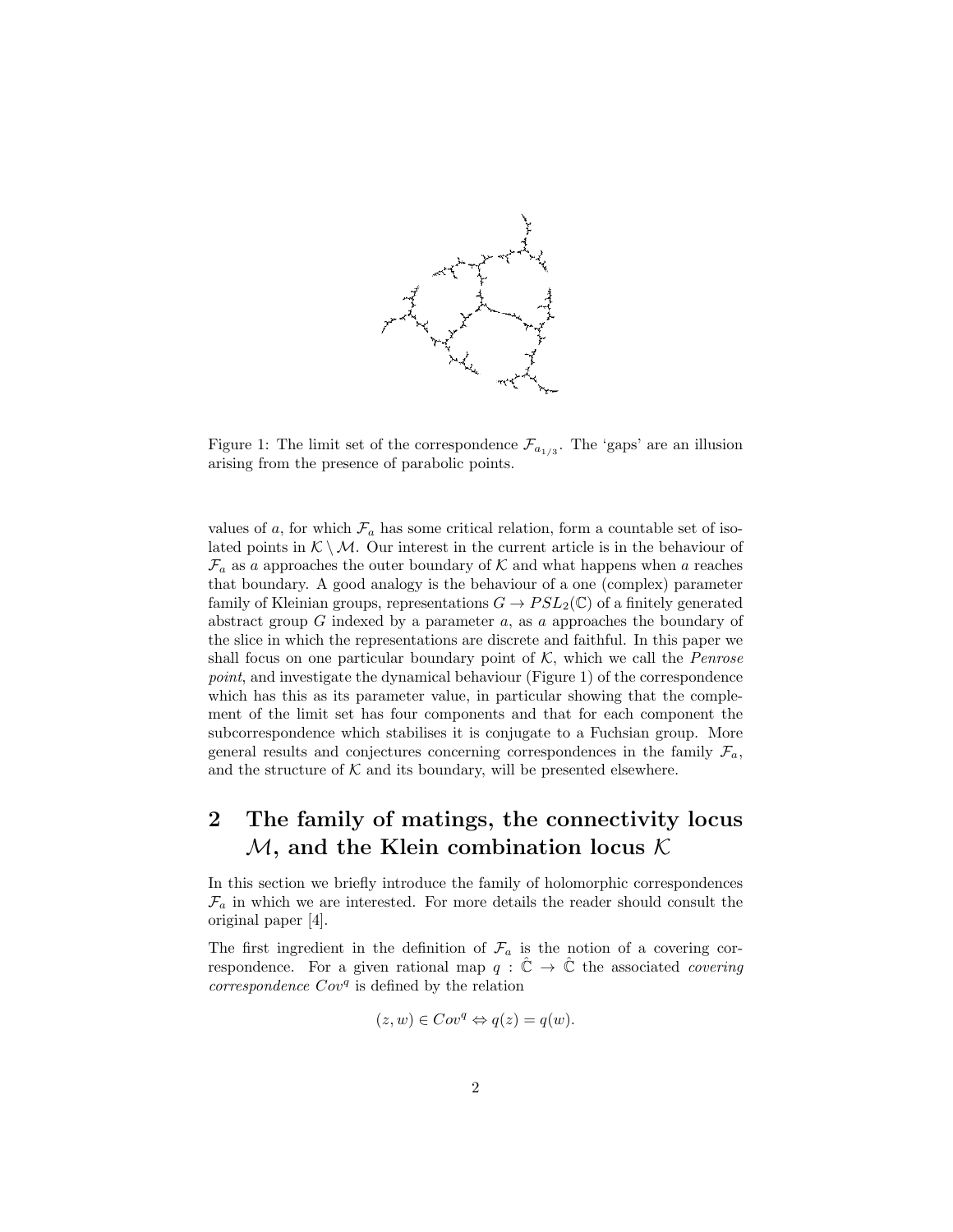

Figure 2: Fundamental domains for  $Cov_0$ : the curves are the preimage of  $[-\infty, 2]$ under  $Q(z) = z^3 - 3z$ .

For each  $z \in \mathbb{C}$ , by letting  $Cov^{q}(z) = \{w : (z, w) \in Cov^{q}\}\$ we can consider the correspondence to be a multifunction. Doing so allows us to consider correspondences from a dynamical perspective. Taking this point of view it is often convenient to consider the associated *deleted covering correspondence*  $Cov_0^q$  defined by

$$
(z, w) \in Cov_0^q \Leftrightarrow \frac{q(z) - q(w)}{z - w} = 0.
$$

Noting that all rational maps are branched covering maps of the sphere to itself we make use of branch cuts to understand how  $Cov<sup>q</sup>$  acts as a transformation of the Riemann sphere. For the purposes of the current article we make the following definition of a *fundamental domain* for this action.

**Definition 1** A fundamental domain for the action of  $Cov<sup>q</sup>$  is any component of  $\hat{\mathbb{C}} \setminus q^{-1}(\ell)$ , where  $\ell$  is any piecewise smooth simple arc which starts and ends at two of the critical values of q and passes through all the others.

We note that if  $\Delta$  is a fundamental domain for  $Cov<sup>q</sup>$  then  $\Delta$  is mapped bijectively onto each of the other components of  $\hat{\mathbb{C}} \setminus q^{-1}(\ell)$  by  $Cov_0^q$ .

Up to conjugacy there are only two possibilities for covering correspondences of cubic polynomials. This is because in addition to the critical point  $\infty$ , the polynomial either has a double critical point (which we may take to be at 0) or two simple critical points. We restrict attention to the second case and to the particular cubic polynomial  $Q(z) = z^3 - 3z$ . The critical points of Q are -1,1 and  $\infty$ , and the corresponding critical values are 2, –2 and  $\infty$ . The preimages of 2 are  $-1$  and 2, the preimages of  $-2$  are 1 and  $-2$ , and the only preimage of  $\infty$ is ∞. Consider the preimage under Q of the real interval  $[-\infty, 2]$  (see Figure 2). One possible choice of fundamental domain  $\Delta_{Cov}$  is the right-hand component in Figure 2, with boundary the curves running from 1 to  $\infty$ , at asymptotic angles  $\pm \pi/3$ , together with the cut from 1 to 2. The correspondence  $Cov_0^Q$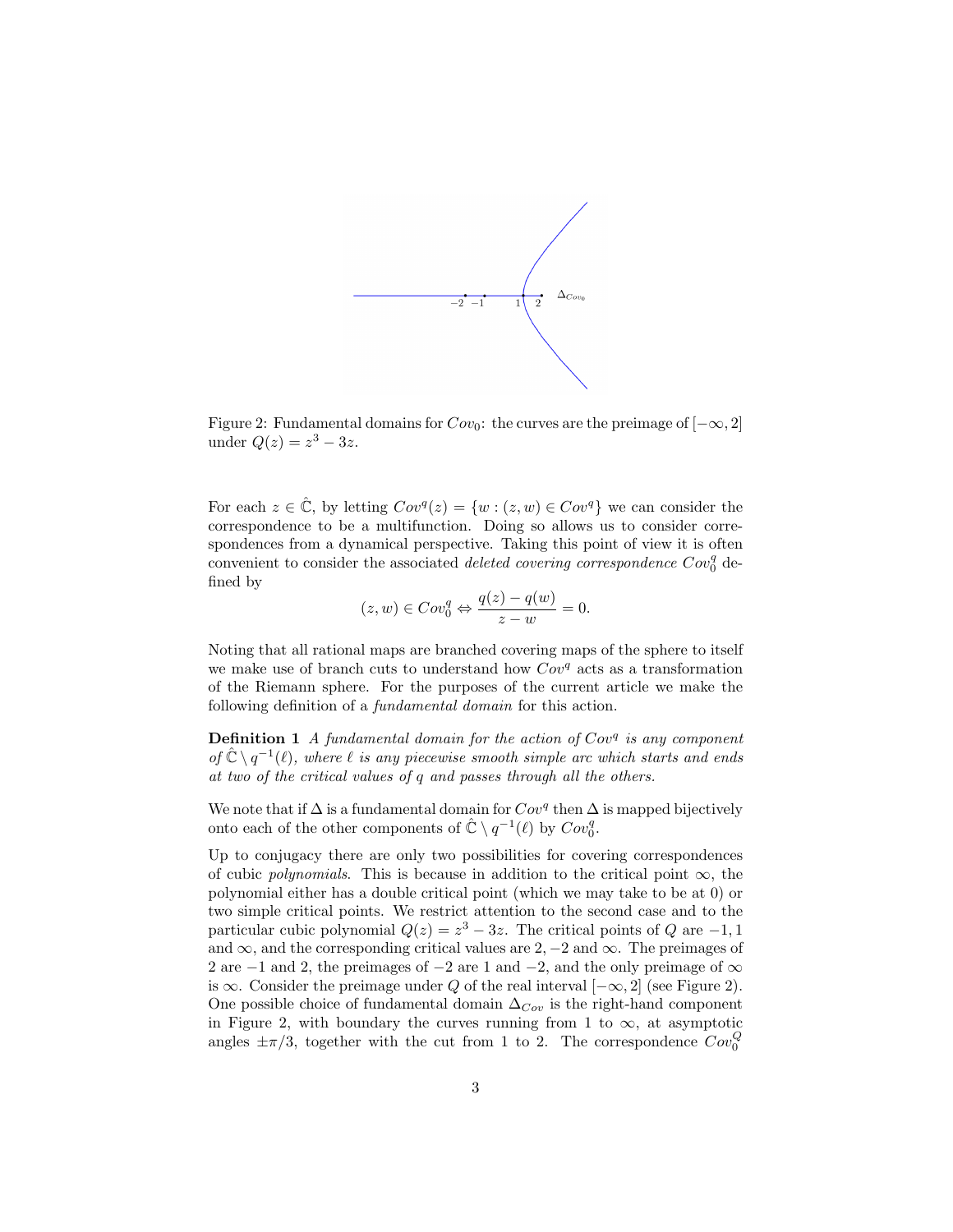

Figure 3:  $D_J$  and  $D_1 = \mathcal{F}_a(D_J)$ , pictured on the left for  $a \in (2,7]$  and on the right for  $a \in (1, 2)$ .

maps the cut [1, 2] one-to-two onto the interval  $[-2, 1]$ , sending 1 to  $-2$  and to 1, and sending 2 to the single point, −1. The point −2 also has a unique image under  $Cov_0^Q$ , namely 1, but all other points of  $\hat{\mathbb{C}}$  (except  $\infty$ ) have two distinct images.

The  $(2:2)$  correspondences  $\mathcal{F}_a$  with which we shall be concerned are defined for all  $a \in \hat{\mathbb{C}}$  with  $a \neq 1$ . We set  $\mathcal{F}_a$  to be the composition  $J \circ Cov_0^Q$  where  $J = J_a$ is the (unique) involution of  $\hat{\mathbb{C}}$  which has fixed points 1 and a. Viewing J as  $Cov_0^q$  where q is the projection from  $\hat{\mathbb{C}}$  to  $\hat{\mathbb{C}}/J$ , a fundamental domain  $\Delta_J$  for J (in the sense of Definition 1) is a component of the complement of any piecewise smooth simple closed curve which passes through 1 and a and is invariant under  $J$  (for example, any round circle passing through 1 and  $a$ ).

For certain values of the parameter a, there will exist fundamental domains  $\Delta_J$ and  $\Delta_{Cov}$  which satisfy the following Klein combination condition:

$$
\Delta_{Cov} \cup \Delta_J = \hat{\mathbb{C}} \setminus \{1\}.
$$

Recall that we have defined our fundamental domains to be open sets, so the point 1, being on the boundary of both  $\Delta_{Cov}$  and  $\Delta_J$ , cannot lie in their union. Note also that condition  $(K)$  implies that  $\Delta_{Cov} \cap \Delta_J \neq \emptyset$  since  $\hat{\mathbb{C}} \setminus \{1\}$  is connected.

We can satisfy condition  $(K)$  by, for example, taking a in the half-open real interval (1,7). Choose as  $\Delta_{Cov}$  the right-hand component in Figure 2. For any value of  $a \in (1, 7]$  the circle C which passes through 1 and a and has centre on the real axis meets the boundary of  $\Delta_{Cov}$  at the single point 1. If we take as  $\Delta_J$  the component of  $\mathbb{C} \setminus C$  containing  $\infty$  then the pair  $\Delta_{Cov}$ ,  $\Delta_J$  satisfy the condition  $(K)$ .

When condition  $(K)$  is satisfied, the closed disc  $D_J$  complementary to  $\Delta_J$  is mapped 1 to 2 into itself by the multifunction  $\mathcal{F}_a$ . The image  $D_1 = \mathcal{F}_a(D_J) \subset$  $D_J$  of  $D_J$  will be either one topological disc or two, depending on whether the critical value 2 of the map  $\mathcal{F}_a^{-1}$  lies in  $D_J$  or does not (see Figure 3). In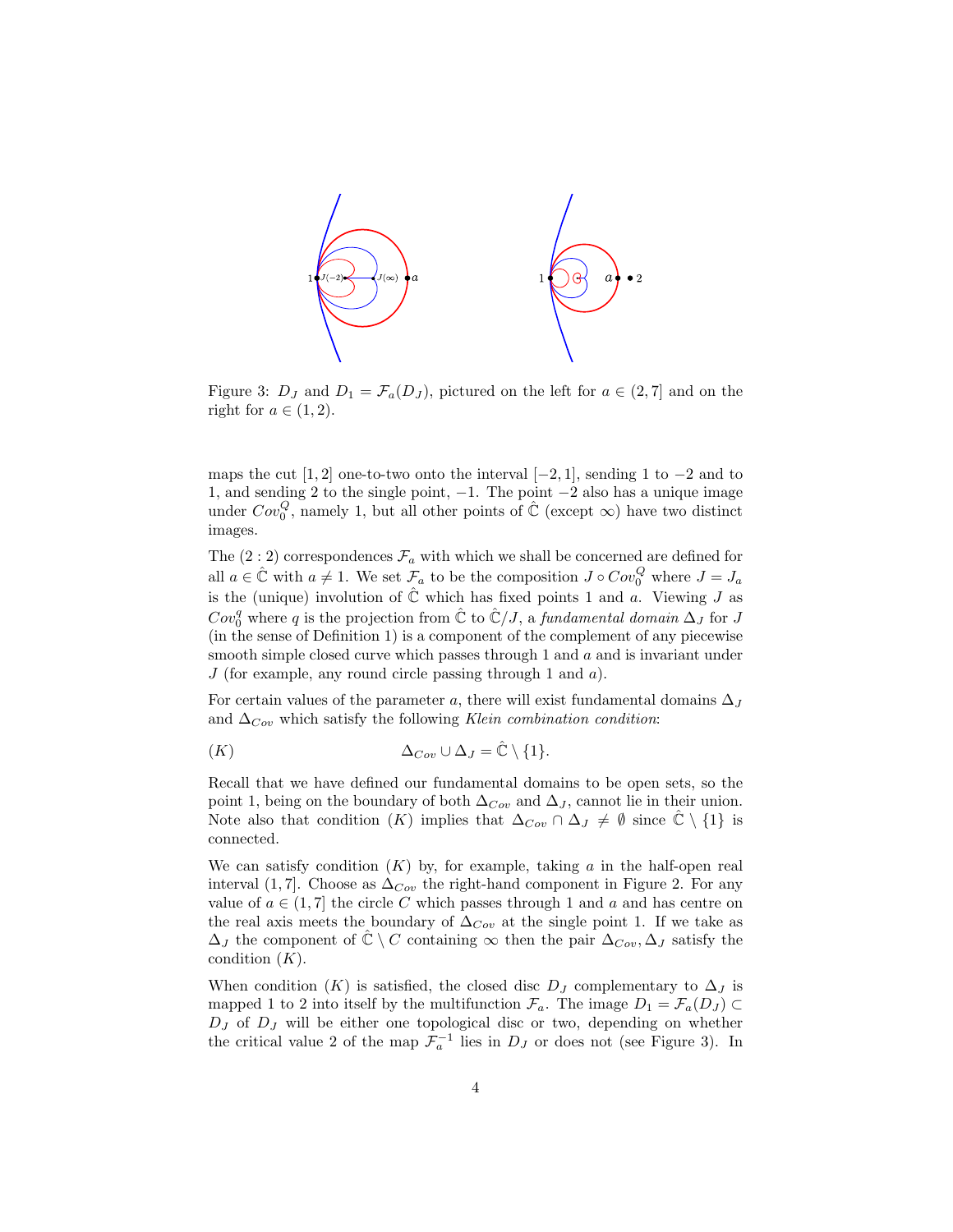either case, writing  $\Delta$  for  $\Delta_{Cov} \cap \Delta_J$ , we observe that  $D_J \setminus D_1$  consists of the union (modulo boundaries) of three 'tiles' which are homeomorphic copies of  $\Delta$ , namely  $J(\Delta)$  and the two images  $J \circ Cov_0(\Delta)$  of  $\Delta$ . These three tiles together make up  $J \circ Cov(\Delta)$ . Writing  $\Lambda_+$  for  $\bigcap_{n=0}^{\infty} \mathcal{F}_a^n(D_J)$ , the 'ping-pong principle' underlying the Klein combination theorem for covering correspondences, [1], ensures that  $D_J \setminus \Lambda_+$  is tiled by images of  $\Delta$  under iterates of  $J \circ Cov_0(=\mathcal{F}_a)$ applied to these three tiles. Similarly, writing  $\Lambda$  for  $J(\Lambda_+)$ , the set  $J(D_J)\setminus\Lambda_$ is tiled by images of  $Cov(\Delta)$  under iterates of  $Cov_0 \circ J (= \mathcal{F}_a^{-1})$ . To state this more precisely, setting  $\Lambda$  to be the union  $\Lambda = \Lambda_+ \cup \Lambda_-$  (which is closed and invariant under  $\mathcal{F}_a$  and  $\mathcal{F}_a^{-1}$ ), and setting  $\Omega$  to be its complement in  $\hat{\mathbb{C}}$ , the Klein combination theorem for covering correspondences tells us that:

- 1. The action of  $\mathcal{F}_a$  on  $\Omega$  is properly discontinuous and is the free product of the actions of Cov and  $\{Id, J\}$ , in an appropriate sense (see [1]);
- 2.  $\Delta = \Delta_{Cov} \cap \Delta_J$  is a fundamental domain for this action, in the sense that  $\Omega = \bigcup_{n \in \mathbb{Z}} \mathcal{F}_a^n(\Delta')$  where  $\Delta' = \Delta \cup (\partial \Delta \setminus \{1\})$  and the 'tiles' (the images of  $\Delta'$  under single-valued restrictions of the  $\mathcal{F}_a^n$ ) meet only at their boundaries.

**Remark** Theorem 2 of [1] states this result for the simpler case that  $\Delta_{Cov}$  ∪  $\Delta_J = \mathbb{C}$ , rather than  $\Delta_{Cov} \cup \Delta_J = \mathbb{C} \setminus \{1\}$ , and is phrased in terms of transversals rather than fundamental domains, but the proof in [1] can be adapted to prove the two statements above.

**Definition 2** The Klein combination locus for the family  $\mathcal{F}_a$  is the set K of values of  $a \in \hat{\mathbb{C}}$  such that there exist fundamental domains  $\Delta_{Cov}$ ,  $\Delta_J$  for  $Cov^Q$ and  $J$  satisfying condition  $(K)$ .

When condition  $(K)$  is satisfied, and  $2 \in D_J$ , the single-valued map  $\mathcal{F}_a^{-1}: D_1 \to$  $D_J$  is a pinched quadratic-like map with pinch point 1, critical point  $J(-1)$  and critical value 2, and for certain values of a (see [4, 3, 2])  $\mathcal{F}_a$  is a mating in the sense of Definition 3 below.

Represent the action of the modular group  $PSL_2(\mathbb{Z})$  on the complex upper half-plane by the *modular correspondence*,

$$
(z, w) \in F_{Mod} \Leftrightarrow ((\tau_1(z) - w)(\tau_2(z) - w) = 0.
$$

where

$$
\tau_1(z) = z + 1
$$
 and  $\tau_2(z) = \frac{z}{z + 1}$ .

**Definition 3** Let  $q_c: z \to z^2+c$  be a quadratic polynomial with connected filled Julia set  $K_c$ . We say that a  $(2:2)$  holomorphic correspondence F is a mating between  $q_c$  and the modular group  $PSL_2(\mathbb{Z})$  if:

1. There exist an open subset  $\Omega$  of  $\hat{\mathbb{C}}$  invariant under the action of F, and a conformal homeomorphism h from  $\Omega$  to the upper-half plane conjugating the action of  $F$  to  $F_{Mod}$ .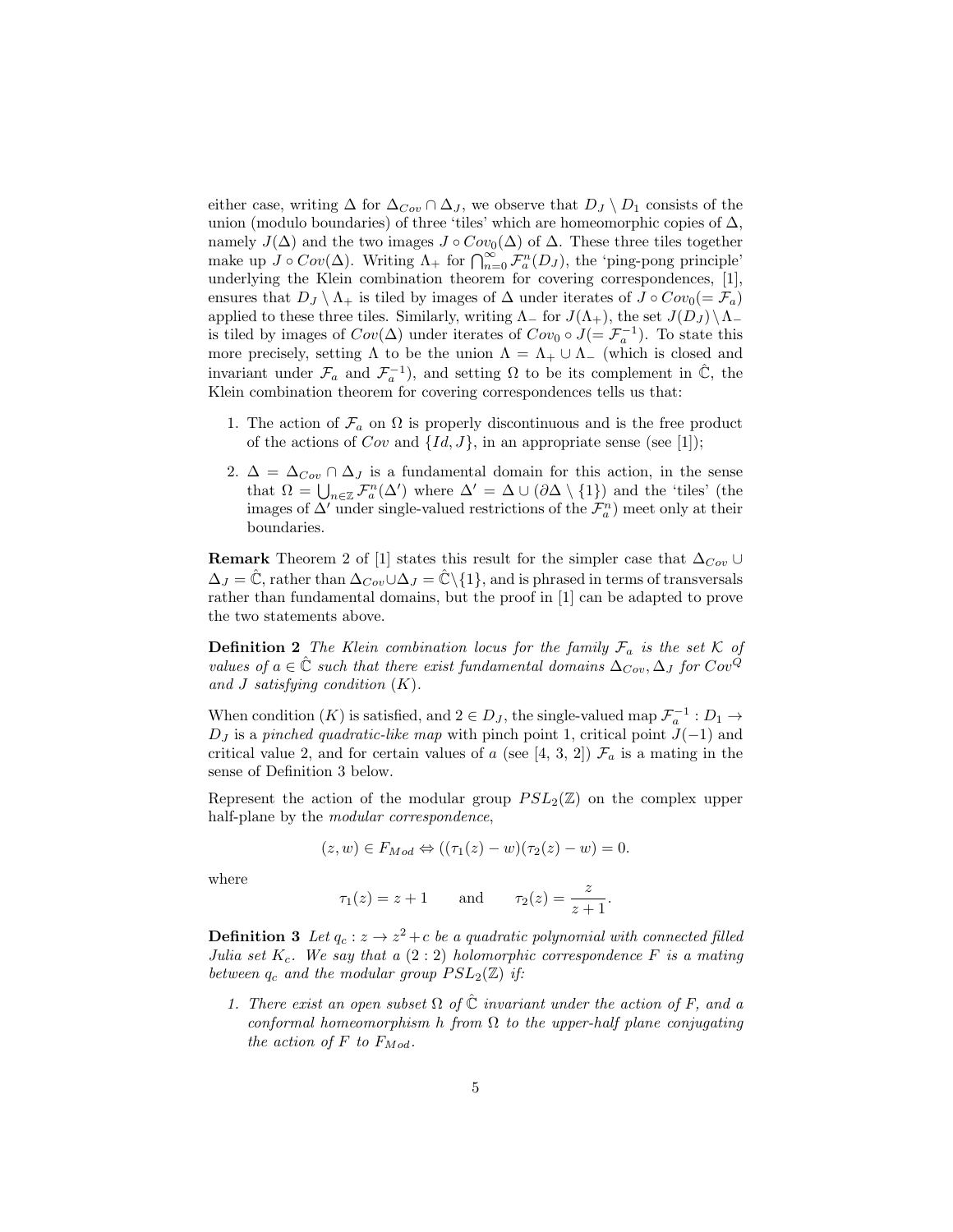2. The complement of  $\Omega$  in  $\hat{\mathbb{C}}$  is the union of two sets  $\Lambda_+$  and  $\Lambda_-$ , with  $\Lambda_+ \cap \Lambda_-$  consisting of a single point, and there exist homeomorphisms  $h_+ : \Lambda_+ \to K_c$  and  $h_- : \Lambda_- \to K_c$ , which are conformal on interiors and respectively conjugate the action of  $F^{-1}$  restricted to  $\Lambda_{+}$ , and that of F restricted to  $\Lambda_-$ , to the action of  $q_c$  on  $K_c$ .

For  $a \in \mathcal{K}$ , the set  $\Lambda_+ = \bigcap_{n=1}^{\infty} \mathcal{F}_a^n(D_J)$  is connected if and only if the critical value 2 of the pinched quadratic-like map  $(\mathcal{F}_a)^{-1} : D_1 \to D_J$  lies in  $(\mathcal{F}_a)^n(D_J)$ for all  $n > 0$ . (For a proof see [4], or the Remark following the proof of Proposition 1 in Section 3 below.)

**Definition 4** The connectivity locus for the family  $\mathcal{F}_a$  is the subset  $\mathcal{M} \subset \mathcal{K}$  of values of a for which there is a pair of fundamental domains  $\Delta_{Cov}$ ,  $\Delta_J$  satisfying the condition  $(K)$ , and with the additional property that  $2 \in \bigcap_{n=1}^{\infty} (\mathcal{F}_a)^n (D_J)$ (where  $D_J = \hat{\mathbb{C}} \setminus \Delta_J$ ).

A computer plot of the connectivity locus was presented in the original paper on this family of correspondences [4]. It bears a striking resemblance to the Mandelbrot set M for quadratic maps. It is conjectured that the family  $\mathcal{F}_a$ contains a mating of  $q_c$  with  $PSL_2(\mathbb{Z})$  for every value of  $c \in M$  and that M is homeomorphic to  $M$ . The first conjecture was proved for a large subset of values of  $c \in M$  in [2]. Our interest in the current article is in  $\mathcal{K} \setminus \mathcal{M}$ , and in particular a specific point on the boundary of  $K$ . The way that we have defined K ensures that  $K \setminus M$  is an open subset of the parameter space, and thus that the boundary points are outside  $K$ .

Remark There is experimental evidence which suggests that for all a outside the closure  $\overline{\mathcal{K}}$  of  $\mathcal{K}$ , the periodic points of  $\mathcal{F}_a$  are dense in  $\overline{\mathbb{C}}$ . It is tempting to hope that by analogy with the study of deformations of Kleinian groups there might be some definition of 'faithful and discrete' for a correspondence action which would allow us to characterise  $\overline{\mathcal{K}}$  as the set of all values of  $a \in \mathbb{C}$  for which  $\mathcal{F}_a$  satisfies this yet to be formulated property.

## 3 Dynamics of the correspondence  $\mathcal{F}_a$  when a lies in  $K \setminus M$

When  $a \in \mathcal{K} \setminus \mathcal{M}$  we still have the 'Klein combination' set-up for  $\Delta_{Cov}$  and  $\Delta_J$ , and we still have a partition of the Riemann sphere into invariant regions  $\Omega$  and  $\Lambda = \Lambda_+ \cup \Lambda_-,$  but the filled Julia set  $\Lambda_+ = \bigcap_{n=1}^{\infty} (\mathcal{F}_a)^n(D_J)$  of the associated 'pinched quadratic-like map' is no longer connected.

**Proposition 1** For  $a \in \mathcal{K} \setminus \mathcal{M}$ , the set  $\Lambda = \Lambda_+ \cup \Lambda_-$  is a Cantor set.

**Proof** Recall that a subset  $X \subset \hat{\mathbb{C}}$  is a Cantor set if it is non-empty, closed, perfect  $(X$  has no isolated points), and totally disconnected (each component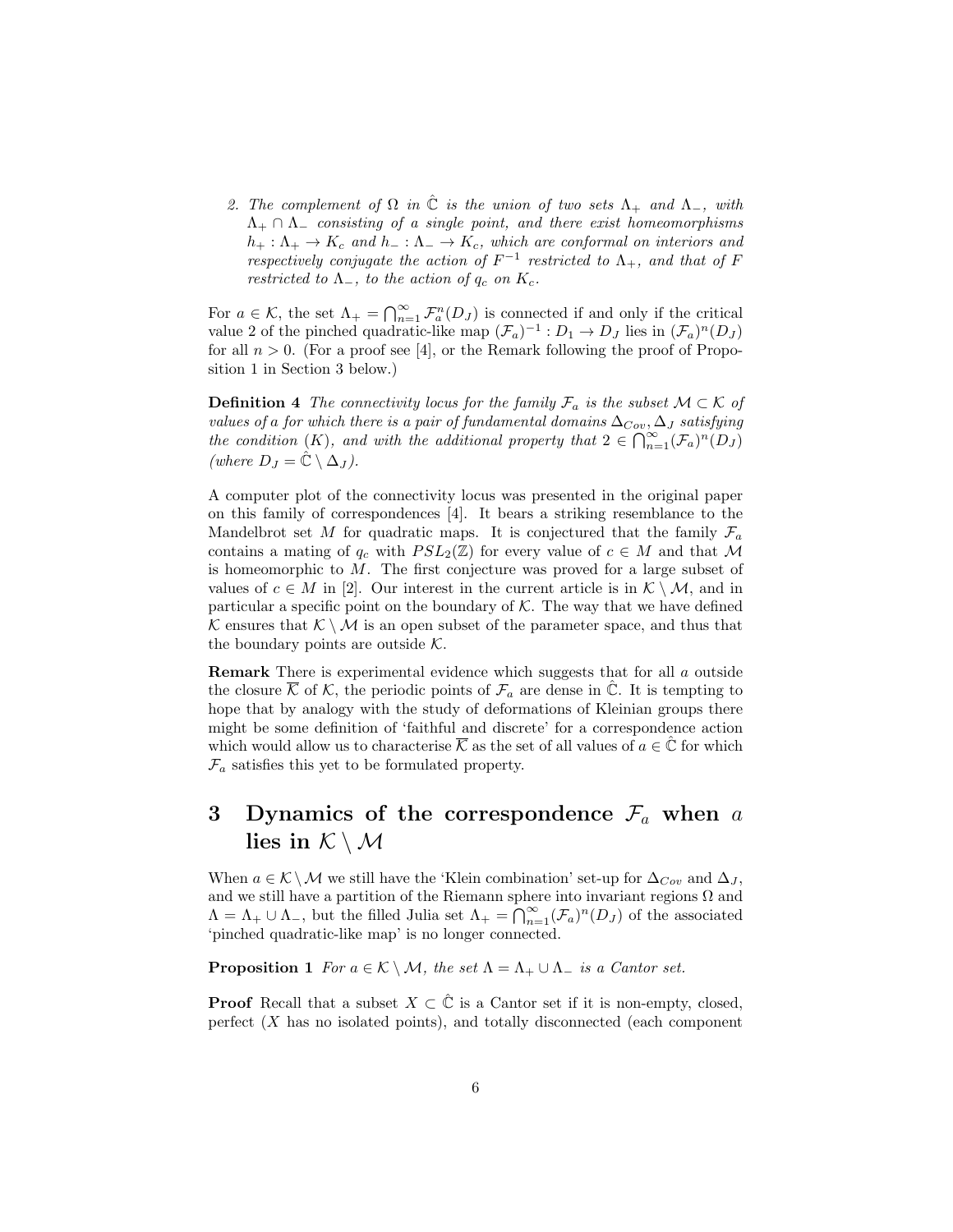of X is a single point). We consider the action of  $\mathcal{F}_a = J \circ Cov_0$  as a one-totwo multifunction from  $D_J$  onto  $D_1 = \mathcal{F}_a(D_J)$ . As we have already observed,  $\mathcal{F}_a^{-1}: D_1 \to D_J$  is a single-valued two-to-one map. Since  $a \notin \mathcal{M}$ , the (unique) critical value 2 of this map does not lie in  $\Lambda_{+} = \bigcap_{n=0}^{\infty} \mathcal{F}_{a}^{n}(D_{J})$ . Hence there exists some least  $n_0$  such that  $2 \notin \mathcal{F}_a^{n_0}(D_J)$ . Now  $\mathcal{F}_a^{n_0-1}(D_J)$  will consist of a single topological disc E and  $\mathcal{F}_a^{n_0}(D_J)$  will consist of two disjoint topological discs contained in  $E$ , one of which will have the pinch point 1 on its boundary. Label these two discs  $E_0$  and  $E_1$ , where  $E_1$  is the disc which has 1 on its boundary. The two restrictions of  $\mathcal{F}_a$ ,

$$
f_0 = (J \circ Cov_0)|_{(E,E_0)}
$$
  

$$
f_1 = (J \circ Cov_0)|_{(E,E_1)}
$$

are both homeomorphisms which are conformal on interiors. For any finite sequence  $s = s_1, s_2, \ldots, s_n, s_i \in \{0, 1\}$ , we let

$$
E_s = f_{s_1} \circ f_{s_2} \circ \dots f_{s_n}(E),
$$

and for an infinite sequence  $s = s_1, s_2, \ldots$ , we let

$$
E_s = \bigcap_{i=1}^{\infty} f_{s_1} \circ f_{s_2} \circ \ldots \circ f_{s_i}(E).
$$

Note that  $\Lambda_{+}$  is precisely the set of all points which are contained within an infinite number of images of E under mixed iteration of  $f_0$  and  $f_1$ . In other words  $\Lambda = \bigcup_{s \in S} E_s$ , where S is the set of all possible infinite sequences with elements in  $\{0, 1\}.$ 

We now show that each  $E_s$  consists of a single point. We separate the sets  $E_s$ into two distinct types.

Firstly, if s contains infinitely many 0's then  $E_s$  is contained within infinitely many images of E under mixed forward iteration of  $f_0$  and  $f_1$ . We let A be a topological annulus, contained in  $E \setminus (E_0 \cup E_1)$  and such that  $E_0$  is surrounded by A, i.e.  $E_0$  is contained in the bounded component of  $\mathbb{C} \setminus A$ . Then  $E_s$ is surrounded by infinitely many conformal images of A, all pairwise disjoint. Thus by use of the Grötzsch inequality [6] it follows that each such  $E_s$  is a single point.

Secondly, if s contains only finitely many 0's then  $E_s$  is an image, under mixed iteration of  $f_0$  and  $f_1$ , of  $E_{111...}$ , the intersection of all images of E under iteration of  $f_1$ . By applying the Denjoy-Wolff Theorem [6] to  $f_1 : E \to E$ , we know that either  $f_1$  has a fixed point in the interior of E or there is a fixed point of  $f_1$  on the boundary of  $E$  to which every orbit converges. The fixed points of  $f_1$  are of course fixed points of  $\mathcal{F}_a$ , and there are just four of these, counted with multiplicity, since the equation  $\mathcal{F}_a(z) = z$  can be manipulated into a polynomial equation of degree four. Moreover the fixed point 1 of  $f_1$  has multiplicity two (being parabolic), the branch  $f_0$  of  $\mathcal{F}_a$  has a fixed point  $\zeta \in E_0$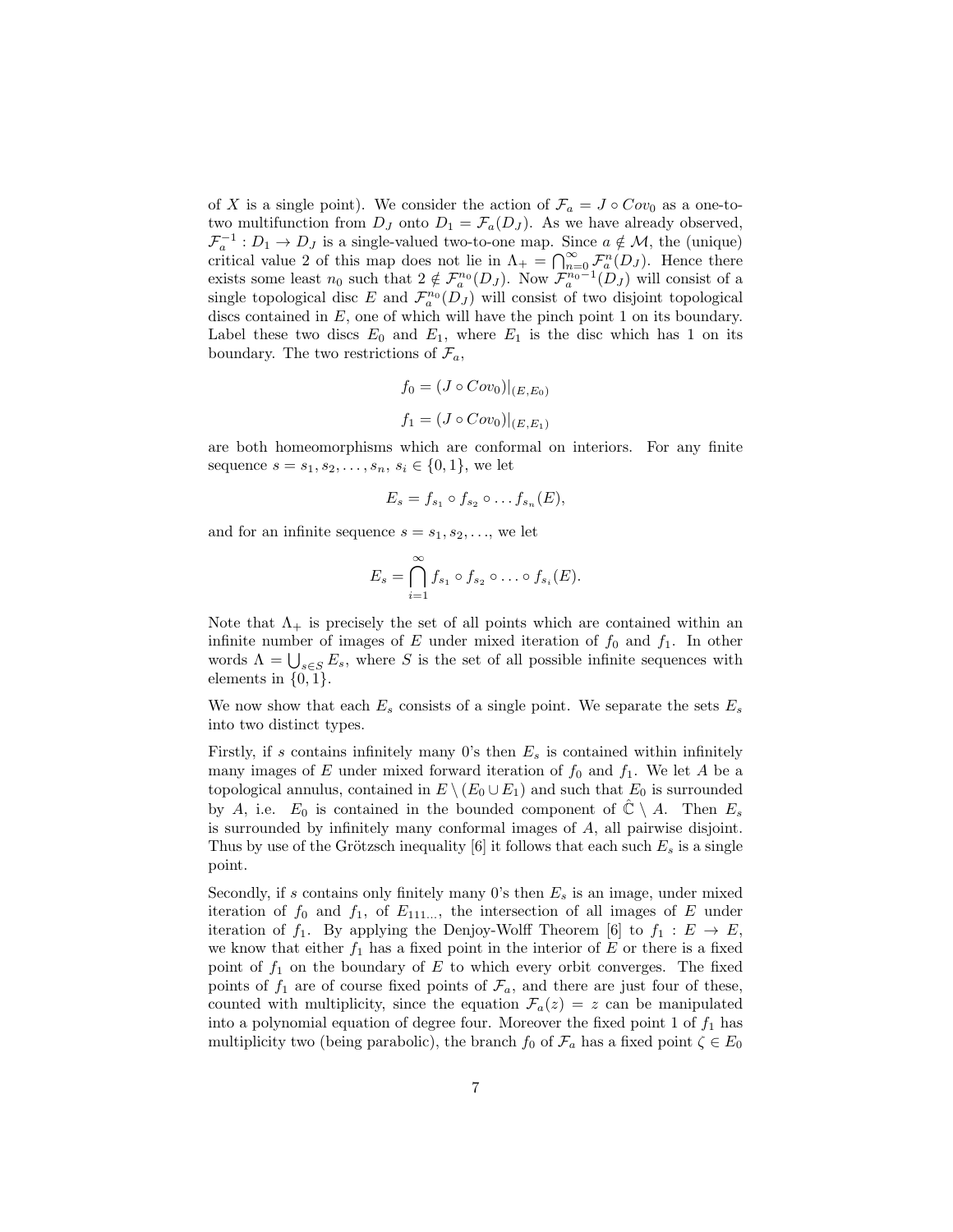(since  $E_0 = f_0(E)$  has closure contained in E), and since  $J(\zeta)$  is also a fixed point of  $\mathcal{F}_a$  (being a fixed point of  $\mathcal{F}_a^{-1}$ ) we have now used up all four fixed points of  $\mathcal{F}_a$ . Therefore  $f_1$  can have no fixed point in the interior of E. The Denjoy-Wolff Theorem now tells us that all orbits of  $f_1$  on  $E$  must converge to 1. Moreover 1 cannot be isolated, since every point of  $\Lambda_+ \cap E$  has orbit under  $f_1$  accumulating at 1.

That  $\Lambda_{+}$  is perfect follows from the fact that for every infinite sequence  $s =$  $s_1, s_2, \ldots$ , every set in the sequence  $E_{s_1}, E_{s_1, s_2}, E_{s_1, s_2, s_3}, \ldots$  contains infinitely many points of  $\Lambda_{+}$  (in the case of the point 1 this follows from the fact that every point of  $\Lambda_+ \setminus \{1\}$  has orbit under  $f_1$  accumulating at 1). That  $\Lambda_+$  is closed follows immediately from the fact that it is the complement of  $\Omega$  in  $D_J$ , together with the point 1 on the boundary of  $D_J$ .

Thus  $\Lambda_{+}$  is a Cantor set. By symmetry  $J(\Lambda_{+})$  is also a Cantor set. The union of two Cantor sets contained in disjoint open discs, except for a single point in common on the boundaries of these discs, is again a Cantor set. So  $\Lambda = \Lambda_+ \cup J(\Lambda_+)$  is a Cantor set.  $\Box$ 

**Remark** When  $a \in \mathcal{M}$ , similar reasoning to that in the proof above shows that every  $\mathcal{F}_a^n(D_J)$  is connected, and hence that  $\Lambda_+$  is connected.

It follows from Proposition 1 that for  $a \in \mathcal{K} \setminus \mathcal{M}$  the action of  $\mathcal{F}_a$  on  $\Omega$  can no longer be conjugate to that of the modular group on the complex upper halfplane, since  $\Omega$  is no longer simply-connected. Nevertheless the action of  $\mathcal{F}_a$  on  $\Omega$  remains 'discontinuous', in the sense that the space of grand orbits on  $\Omega$  has the structure of an orbifold. As will be shown in [5] and a future article, apart from a countable set of isolated parameter values where the singular points 2 and  $-2$  of  $Cov_0^Q$  lie on the same grand orbit of  $\mathcal{F}_a$ , all the correspondences  $\mathcal{F}_a$  with  $a \in \mathcal{K} \setminus \mathcal{M}$  lie in a single quasi-conformal conjugacy class, and can be obtained from one another by deformations of the complex structure on the orbifold  $\mathcal{O} = \Omega / \langle \mathcal{F}_a \rangle$ . In the final section of this paper we investigate an example where one can follow a ray in deformation space all the way to the boundary.

We begin by describing the dynamics of a *generic* correspondence, that is to say an  $\mathcal{F}_a$  with  $a \in \mathcal{K} \setminus \mathcal{M}$  which does not have any critical coincidences. For example any value of a in the real interval  $(-1, +1)$  will do. We pick some a in this interval as the 'base point' of our parameter space and denote it by  $a_*$ . We let  $H_1$  denote the image of  $[2, \infty]$  under  $Cov_0$  and let  $H_2$  be the image of  $[-\infty, -2]$ . The region bounded by  $H_1$  and  $H_2$  is a fundamental domain for  $Cov$ , and the Klein Combination Theorem tells us that the region  $\Delta_1$  bounded by  $H_1$ ,  $H_2$ , and the circle through  $a(= a_*)$  and 1 centred on the real axis, is a fundamental domain for the action of  $J \circ Cov_0$  on the union of its images. This fundamental domain and its two images  $\Delta_2$  and  $\Delta_3$  under  $Cov_0$  are shown in Figure 4. Write  $\Delta$  for the union of  $\Delta_1, \Delta_2, \Delta_3$  together with the parts  $[-\infty, -2)$ ,  $[2,\infty]$ ,  $H_1$  and  $H_2\setminus\{1\}$  of their boundaries which meet only finitely many images of  $\Delta_1$ . The complement of  $\Delta$  consists of closed discs  $D_1$ ,  $D_2$ , and  $D_3$ , where  $D_1$  is contained in the region between  $H_1$  and  $H_2$  in the figure, and  $D_2$  and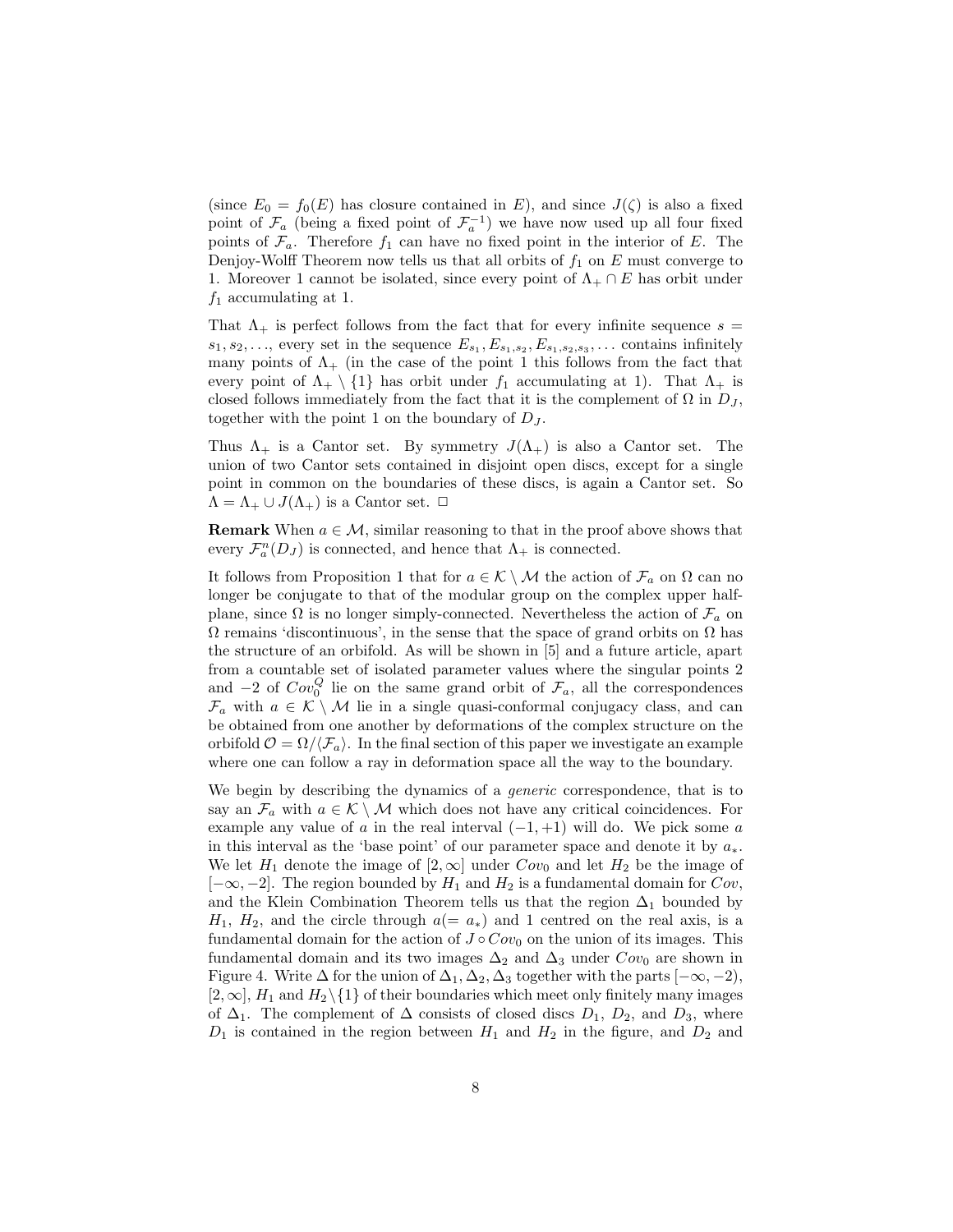

Figure 4: The fundamental domain  $\Delta_1$  and its first few images under combinations of  $Cov_0$  and J. (The points marked by black dots on the real axis are:  $-2, -1, a_*, 1 \text{ and } 2.$ 

 $D_3$  are contained in left-hand and right-hand regions respectively. Now  $J(\Delta)$  is contained in  $D_1$  and  $Cov_0 \circ J(\Delta)$  consists of two components, one contained in  $D_2$  and the other in  $D_3$ . Continued iteration of J and  $Cov_0$  gives us an infinite collection of images of  $\Delta$  meeting along pairwise common edges. Each of these 'tiles' is a simply-connected set with the real axis as a mirror-symmetry line, so the set  $\Omega$ , made up of the union of these images together with their common edges, has as its complement a Cantor set contained in the real line.

The orbifold  $\mathcal{O}$ , the grand orbit space of  $\Omega$  under the correspondence, is the quotient of  $\Delta_1$  under the boundary identifications indicated in Figure 5. It is a sphere with four cone points of types  $\pi, \pi, 2\pi/3$  and  $\pi/\infty$  (the last one being a puncture point). One way to deform the complex structure on  $\mathcal O$  is to contract a geodesic, for example a geodesic arc from the cone point −1 to the cone point a. Choices for such an arc correspond to rationals  $p/q$  with q odd, as follows. If we 'de-identify' the point 1 on the boundary of  $\Delta_1$  then we have a (hyperbolic) rectangle. We label two of the sides  $l_1$  and  $l_2$  as shown in the diagram, and we say that a geodesic from  $-1$  to a has slope  $p/q$ , and denote it by  $\gamma_{p/q}$ , if it intersects  $l_1$  and  $l_2$  in p points and q points respectively: the example  $\gamma_{1/3}$  is illustrated in Figure 5. The geodesic  $\gamma_{p/q}$  lifts to a *lamination*  $\Gamma_{p/q}$  on  $\Omega$ : we simply mark the same 'pattern' on each 'tile'.

The global lamination corresponding to  $\gamma_{1/3}$  is illustrated in Figure 6. It is tempting to try to deform  $\mathcal{F}_{a_*}$  to a correspondence  $\mathcal{F}_a$  with a on the boundary of K, by contracting the leaves of  $\Gamma_{p/q}$  to points, but there are technical difficulties. Even once one has excluded the possibility of a topological obstruction arising from a pair of leaves with the same end points, it is a daunting technical task to construct isotopies shrinking unions of arcs to points in such a way that the resulting correspondence is holomorphic (see [2]). We shall discuss this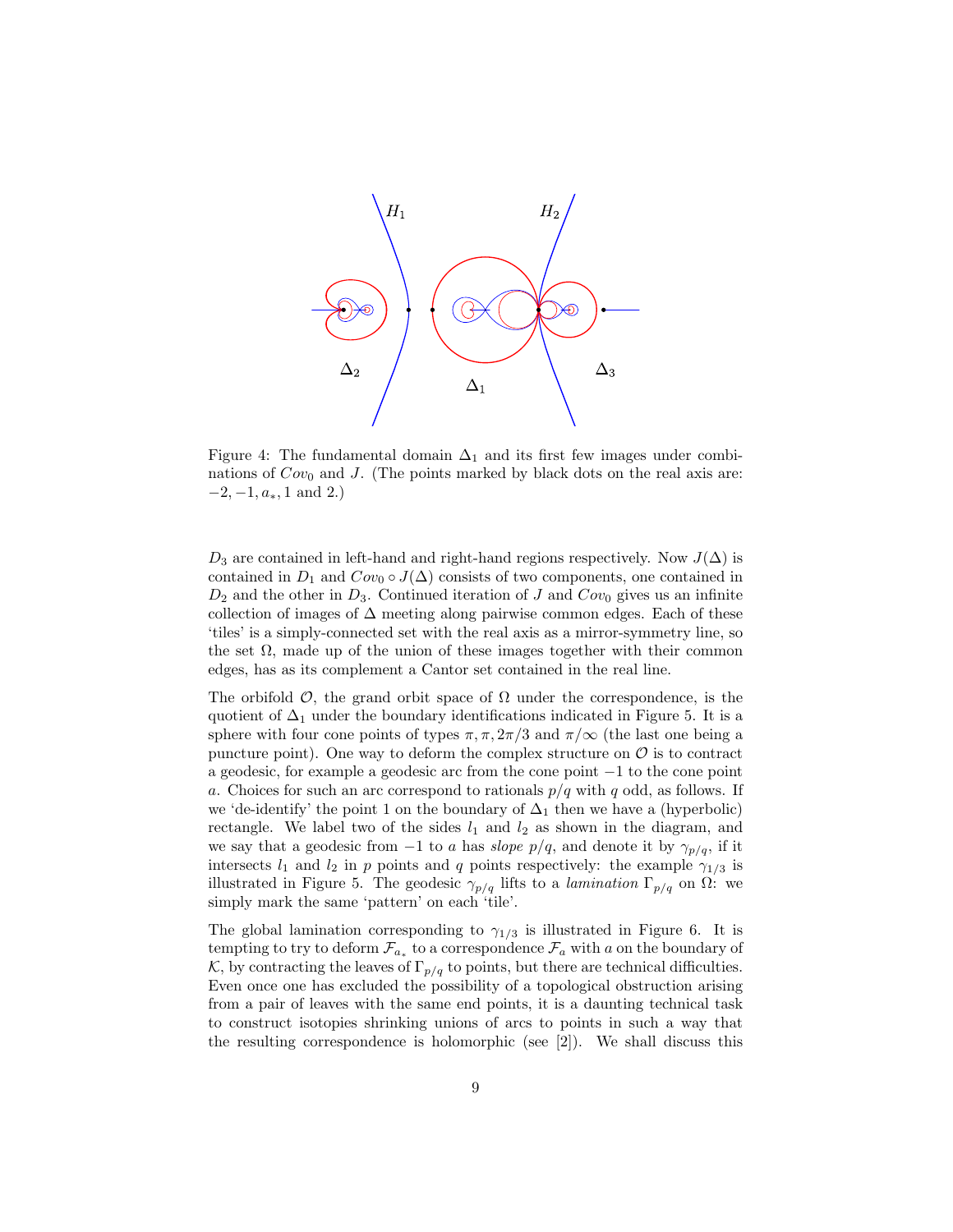

Figure 5:  $\Delta_1$  marked with its boundary identifications and the geodesic  $\gamma_{1/3}.$ 



Figure 6: The global lamination  $\Gamma_{1/3}.$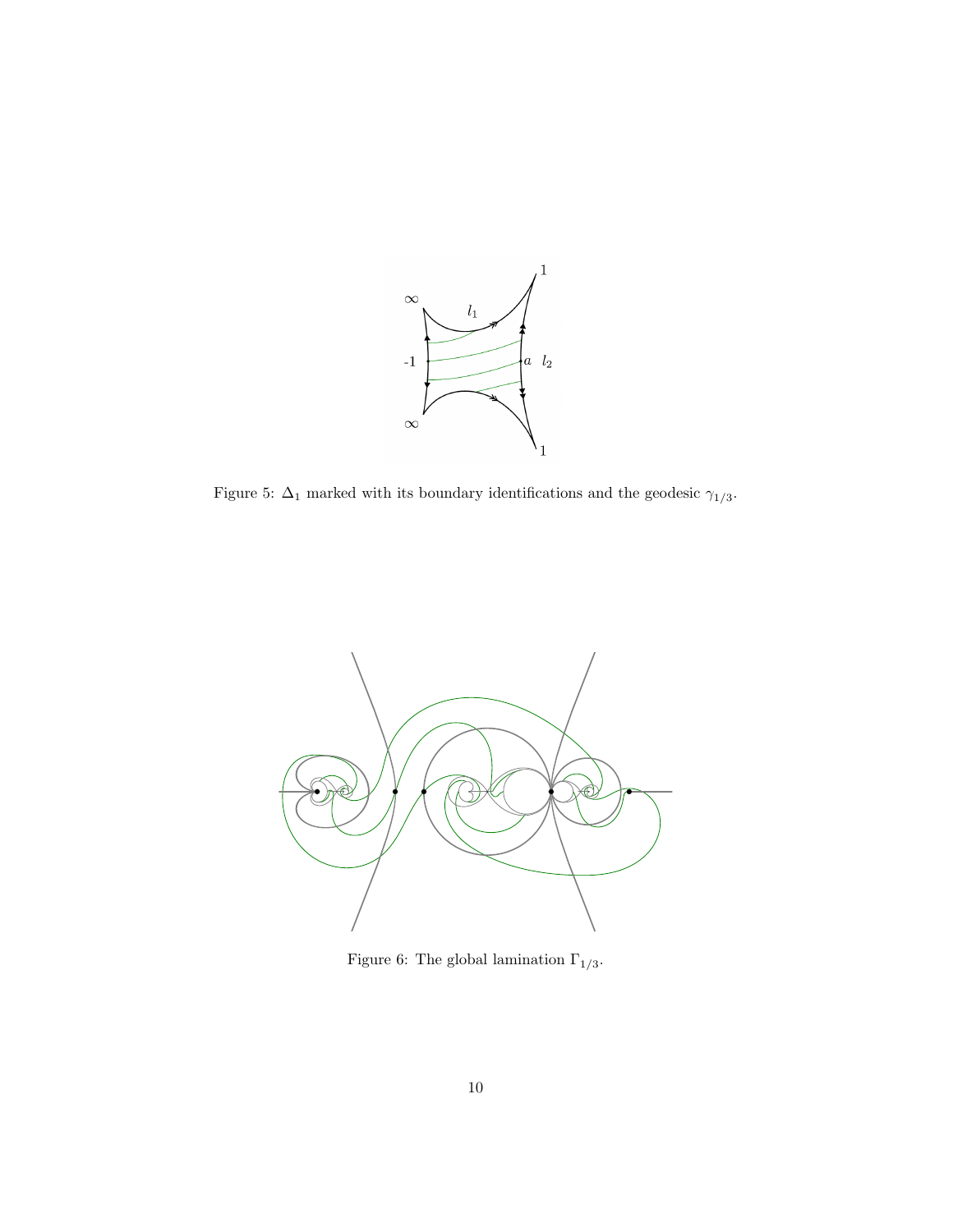approach to the structure of the boundary of  $K$  elsewhere. Here we content ourselves with showing explicitly that the  $\gamma_{1/3}$  pinch point can be reached, and describing the behaviour of the correspondence there. The way that we shall do this is by identifying a unique candidate for the parameter value where the pinched dynamics could occur.

### 4 An example on the boundary: Penrose point

It is apparent from Figure 6 that the leaf of  $\Gamma_{1/3}$  which passes through  $-1$  also passes through one of the two points  $J \circ Cov_0(a)$ . Thus if we can pinch the geodesic  $\gamma_{1/3}$  on the orbifold  $\mathcal{O}$ , then this will happen at a value of a where  $-1 \in J \circ Cov_0(a)$ . But then we will also have  $a \in Cov_0(J(-1))$  and so, since a is fixed by J, we will now have both  $-1 \in \mathcal{F}_a(a)$  and  $a \in \mathcal{F}_a(J(-1))$ . Since  $J(-1) \in \mathcal{F}_a(-1)$  for any value of a, we see that the three points  $a, -1, J(-1)$ will become a 3-cycle.

We next note that  $J(-1) \in Cov_0(a)$  if and only if

$$
a^2 + aJ(-1) + J(-1)^2 = 3.
$$

But

$$
J(z) = \frac{(a+1)z - 2a}{2z - (a+1)}
$$

so

$$
J(-1) = \frac{1+3a}{3+a}.
$$

Thus

$$
(a2 - 3)(3 + a)2 + a(1 + 3a)(3 + a) + (1 + 3a)2 = 0,
$$

which simplifies to

$$
a^4 + 9a^3 + 25a^2 - 9a - 26 = 0,
$$

and thence to

$$
(a^2 + 9a + 26)(a^2 - 1).
$$

We deduce that

$$
a = -\frac{9}{2} + \frac{\sqrt{23}}{2}i
$$

or its complex conjugate, and we denote the value which has positive imaginary part by  $a_{1/3}$ . (The value with negative imaginary part will correspond to pinching  $\gamma_{-1/3}$ .)

Figure 7 illustrates the dynamics of  $\mathcal{F}_a$  for  $a = a_{1/3}$ . Shown in red are the images of the circular arc which runs from  $-1$  through  $+1$  to  $J(-1)$ . Shown in black is the grand orbit of the point +1 under all branches, forward and back, of the iterated correspondence  $\mathcal{F}_a$ . An equivalent description of the black set is that it is the set of all images of the point +1 under finite 'words' made up of the symbols  $J$  and  $Cov_0$ .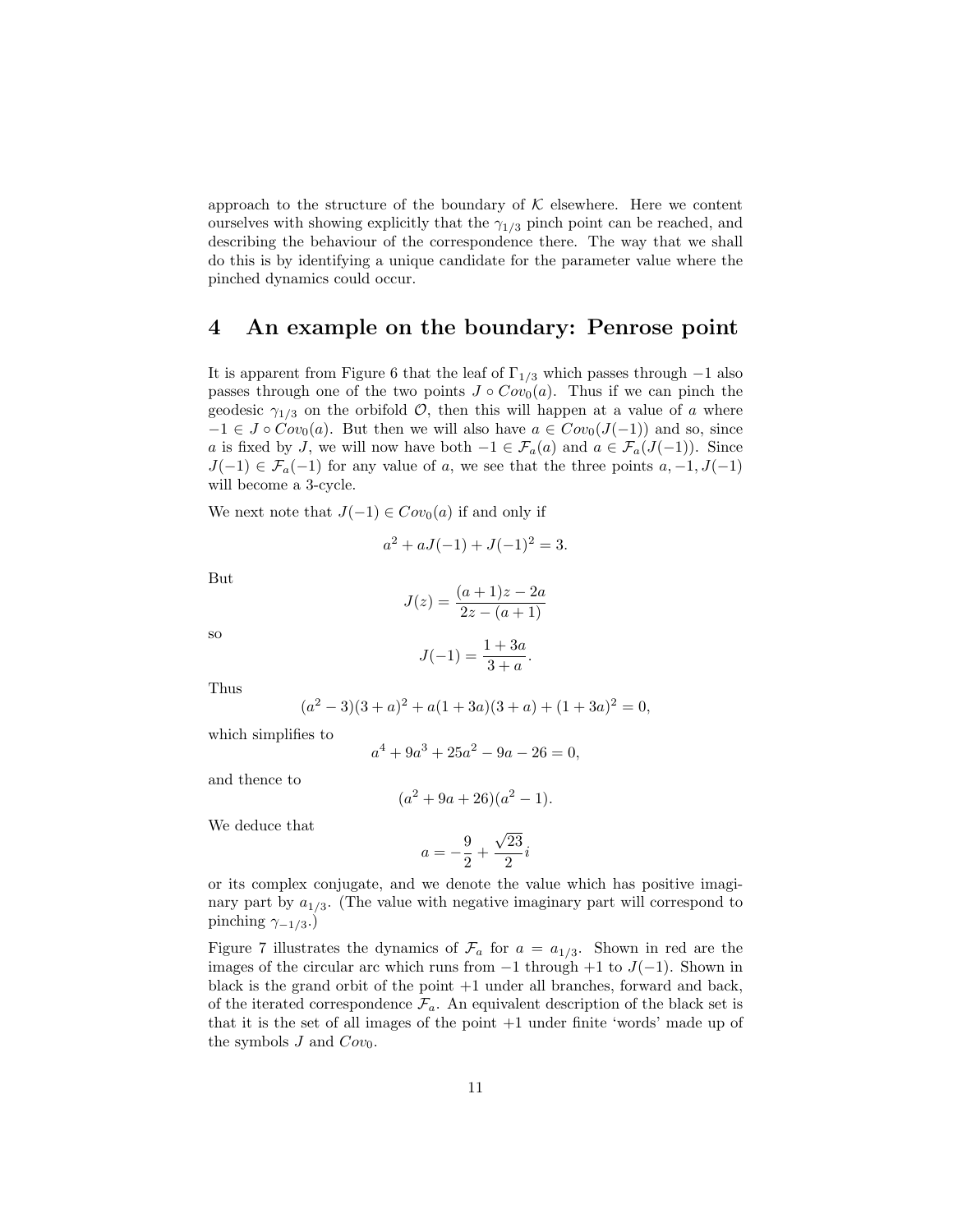

Figure 7: The correspondence  $\mathcal{F}_{a_{1/3}}$ . The complement  $\Omega$ of the limit set is tiled by 'ideal hexagons' (Theorem 1).

**Remark** We have assigned  $a_{1/3}$  the name 'Penrose point' in honour of Chris Penrose who originally found this example and plotted the limit set in the early 1990's (unpublished). Our re-discovery of it, and the analysis of its Fatou and limit sets reported on here, provided a key impetus for the formulation of conjectures (which we shall present elsewhere) describing the structure of the boundary of the Klein combination locus  $K$ . 'Penrose point' lies at the tip of a promontory on the 'outer shoreline' of  $K$ .

**Theorem 1** The correspondence  $\mathcal{F}_{a_{1/3}}$  is obtained from  $\mathcal{F}_{a_*}$  by pinching the geodesic  $\gamma_{1/3}$  on the orbifold  $\Omega(\mathcal{F}_{a_*})/\langle \mathcal{F}_{a_*}\rangle$ . Moreover:

- 1. The regular set  $\Omega = \Omega(\mathcal{F}_{a_{1/3}})$  of  $\mathcal{F}_{a_{1/3}}$  is tessellated into ideal hexagons by the images of the circular arc from  $-1$  through  $+1$  to  $J(-1)$ . The action of  $\mathcal{F}_{a_{1/3}}$  on  $\Omega$  is a faithful action of the free product of the cyclic group  ${Id, J}$  with the  $(3:3)$  correspondence Cov (where  $Cov_0 = Cov \setminus {Id}$ acts on the hexagon containing  $\infty$  as a pair of rotations fixing  $\infty$ ).
- 2.  $\Omega$  has four connected components  $\Omega_k$ ,  $k = 1, 2, 3, 4$ , each conformally homeomorphic to the (open) upper half-plane.
- 3. For each of  $k = 1, 2, 3, 4$  the action of the set of branches of iterates of the correspondence  $\mathcal{F}_{a_{1/3}}$  which stabilise  $\Omega_k$  is conformally conjugate to the action of a free product of groups  $C_3 * C_{\infty}$  on the upper half-plane, where  $C_3$  is generated by an elliptic Möbius transformation of order three and  $C_{\infty}$  is generated by a parabolic Möbius transformation.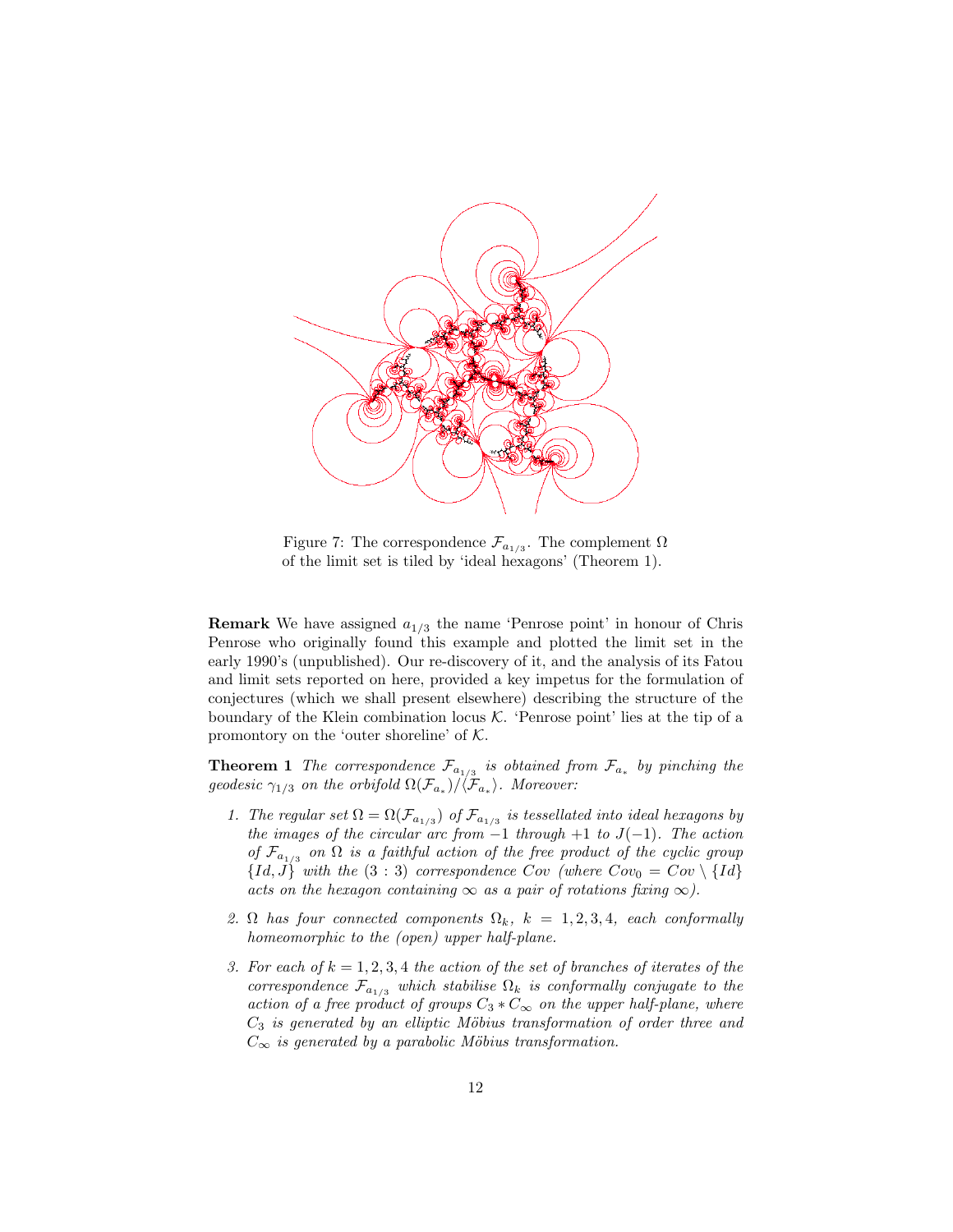

Figure 8: Schematic picture of the components  $\Omega_i$  of  $\Omega$ , the positions of key points, the arc  $L \cup J(L)$  (in thick red) and its images under  $Cov_0$  (in thin red) and  $J \circ Cov_0$  (in dashed red). The incomplete dashed arcs at the top and left of the picture are in reality joined by a large loop (see the computer plot on the left in Figure 9). The two images of a under  $Cov_0$  are  $J(-1)$  and X.

Proof The positions of the key points we shall need in the proof are indicated in Figure 8. The circular arc referred to in the statement of the theorem is made up of an arc L from  $-1$  to  $+1$ , and its image  $J(L)$  from  $+1$  to  $J(-1)$ . Consider the images of  $L \cup J(L)$  under the identity,  $Cov_0$ , and  $J \circ Cov_0$ . These are shown in Figure 8 and the left hand plot of Figure 9. We assert that  $L \cup J(L)$ , together with its image under  $Cov_0$  running from  $-1$  to  $a = a_{1/3}$  (through a cusp at  $-2$ ), and its image under  $J \circ Cov_0$  running from a to  $J(-1)$  (through a cusp at  $J(-2)$ , form a piecewise smooth simple closed curve, invariant under J. Following the same notation as in earlier sections of this paper, denote the component of the complement of this curve containing  $\infty$  by  $\Delta_J$  and the closure of the other component by  $D_J$ . We further assert that  $D_J$  and its images under  $Cov_0$  (plotted on the right in Figure 9) have disjoint interiors, that they are pairwise contiguous along L,  $J(L)$  and the branch of  $Cov_0(J(L))$  emanating from  $+1$ , and that the union of  $D<sub>J</sub>$  with its two images is therefore again a topological disc bounded by a piecewise smooth curve.

These assertions can be proved as follows (we omit details). Firstly, local analysis around the points of the period three cycle (which is parabolic), and around the (also parabolic) fixed point +1 and its image  $-2$  under  $Cov_0$ , can be used to verify that the intersections of the arcs with neighbourhoods of the end points of L and their images are arranged as shown. Away from these neighbourhoods the arcs and their images are a definite distance apart and numerical estimation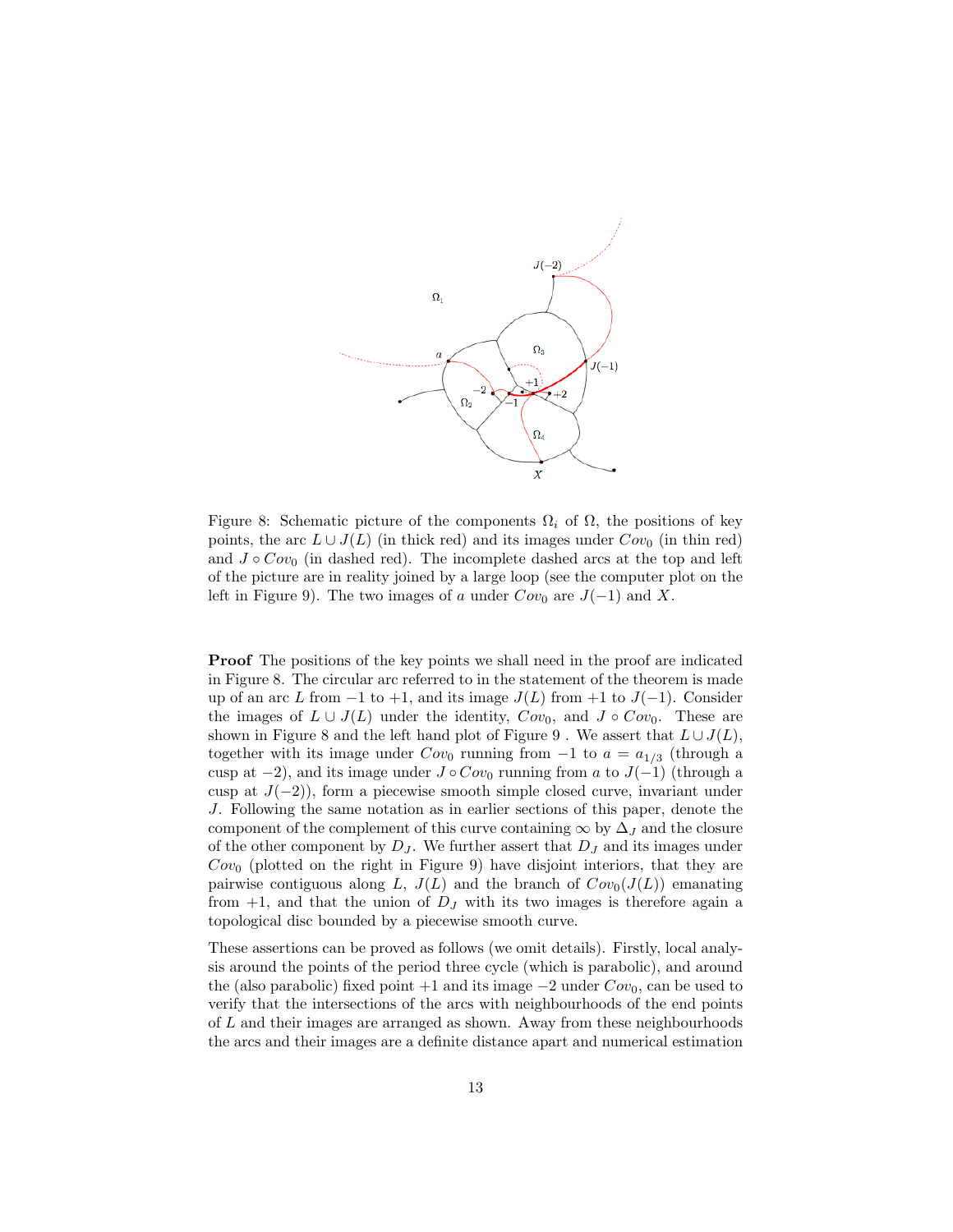

Figure 9: Computer plots. Left:  $L \cup J(L)$  together with its images under  $Cov_0$ and  $J \circ Cov_0$ . Right: this set together with its image under a further application of  $Cov_0$ .

can be used complete the proof of the assertions. The same methods, of local analysis around the period three cycle and numerical estimation away from it, can be used to prove that the cycle can be 'unpinched' by a suitable small perturbation of the parameter value  $a_{1/3}$  (see the first remark following this proof), and thus that  $\mathcal{F}_{a_{1/3}}$  is the correspondence obtained from  $\mathcal{F}_{a_*}$  by pinching  $\gamma_{1/3}$ .

We deduce from the assertions above that  $D_J$  can be extended as follows, to become a fundamental domain for the action of  $Cov$  on  $\mathbb{C}$ . Join a to  $\infty$  by any smooth curve M which is disjoint from its images under  $Cov_0$  and from  $\partial \Delta_J$ . Then the simple closed curve made up of M, the branch of  $Cov_0(M)$  running from  $\infty$  to  $J(-1)$ , and segments of the boundary of  $D_J$  running fom  $J(-1)$  to  $-1$  and  $-1$  to a, will together bound a fundamental domain  $\Delta_{Cov}$  for  $Cov$ . Now observe that the complement  $\Delta_J$  of  $D_J$  is a fundamental domain for J, and that

$$
\overline{\Delta}_{Cov} \cup \overline{\Delta}_J = \hat{\mathbb{C}}.
$$

This is precisely the condition we need to apply the 'ping-pong principle'. The Klein Combination Theorem has a simple statement in the case that the two fundamental domains concerned have disjoint boundaries, or when these boundaries meet at a single point (as in Section 2) but one has to take care when the boundaries meet along arcs, as in our situation here. The intersection  $\Delta = \Delta_J \cap \Delta_{Cov}$ is the interior of a triangle which has two vertices of angle zero and one vertex of angle  $2\pi/3$  (the vertex at  $\infty$ ). Let H denote the ideal hexagon formed by the union of  $\Delta$  with its two images under  $Cov_0$ , together with the points which lie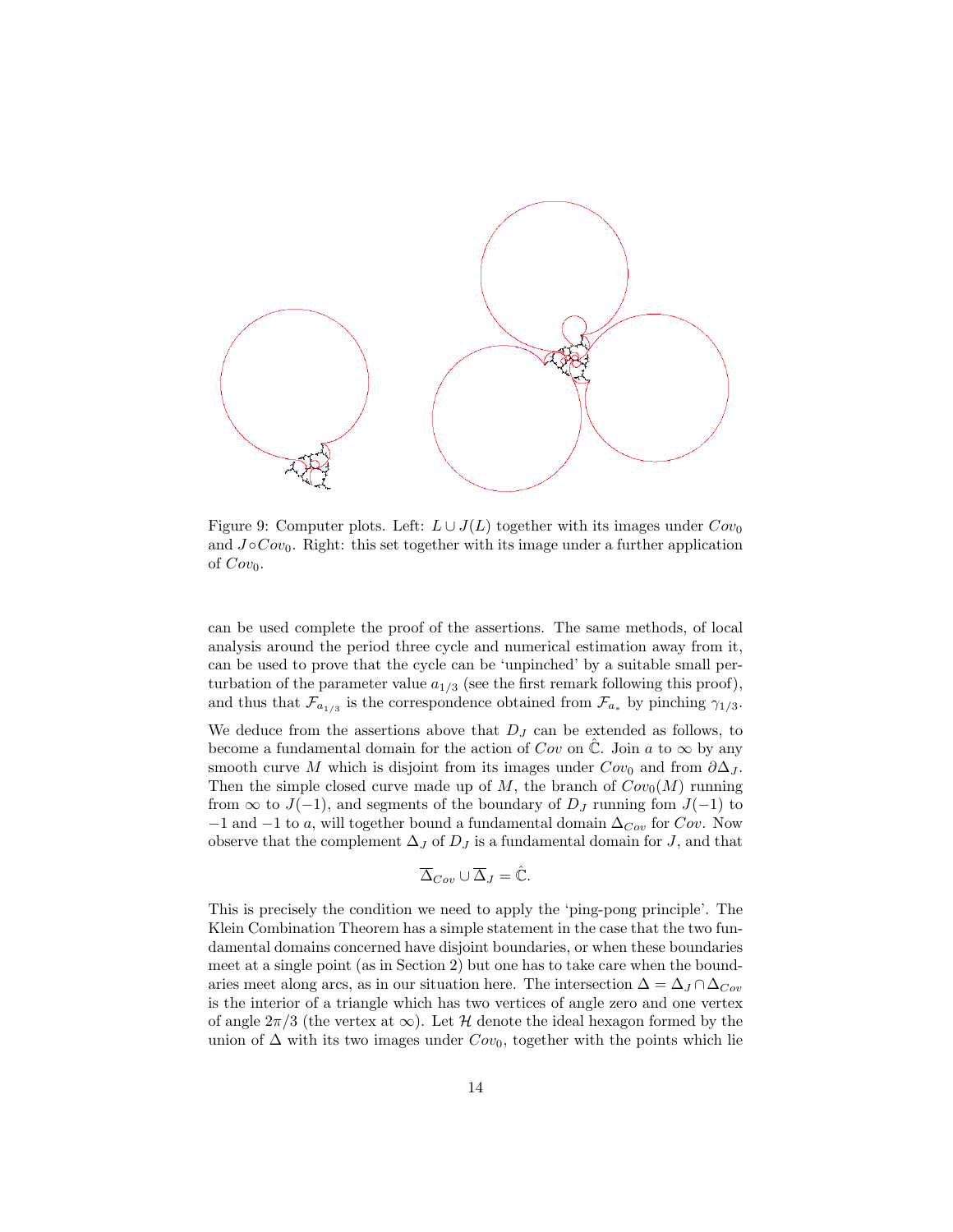

Figure 10: Sketch of the positions of the four ideal hexagons  $\mathcal{H}_i$ . (The dashed lines are the boundary of  $\mathcal{H}_1$ , which contains  $\infty$ .)

on the boundaries of two of these triangles, and  $\infty$  (which lies on the boundary of all three). Thus H is the external region (containing  $\infty$ ) in the plot on the right in Figure 9. The ping-pong principle tells us at once that the free product  ${Id, J} * Cov$  acts faithfully on the union of images of  $int(\mathcal{H})$ , but we can do better than this and include the edges of  $H$  (though not its vertices). To see this, consider the following four ideal hexagons, which are disjoint apart from certain of their vertices:  $\mathcal{H}_1 = \mathcal{H}, \mathcal{H}_2 = J(\mathcal{H})$ , and the two images of  $\mathcal{H}_2$  under  $Cov_0$ , which we denote  $\mathcal{H}_3$  and  $\mathcal{H}_4$ .

These four hexagons  $\mathcal{H}_i$  are sketched in Figure 10 and can also be identified on the computer plot Figure 7. It is easily checked that any application of J or a branch of  $Cov_0$  to any of these  $\mathcal{H}_i$  takes it either to another of the  $\mathcal{H}_i$  or to a hexagon that has an edge in common with one of them. Setting  $\Omega$  to be the union of the images of  $\mathcal H$  together with its edges (but not its vertices) we deduce that  $F_{a_{1/3}}$  has a proper discontinuous action on  $\Omega$ , that this is a faithful action of the free product of  $\{Id, J\}$  with  $Cov$ , and that the 'centres' of the hexagons (the images of the point  $\infty \in \mathcal{H}$ ), each have stabiliser a conjugate of the correspondence Cov. This gives us Statement 1 of the Theorem. Furthermore, the components of  $\Omega$  are built up inductively from the four  $\mathcal{H}_i$ by adjoining ideal hexagons along edges. Thus  $\Omega$  is the disjoint union of four components, each containing one of the  $\mathcal{H}_i$ , and each homeomorphic to a disc (Statement 2).

The way that the four components of  $\Omega$  are mapped to one another by  $Cov_0$  and J is determined by where the initial four ideal hexagons  $\mathcal{H}_i$  are mapped. Thus  $Cov_0$  stabilises  $\Omega_1$  and sends each of  $\Omega_2, \Omega_3, \Omega_4$  to the other two, and J exchanges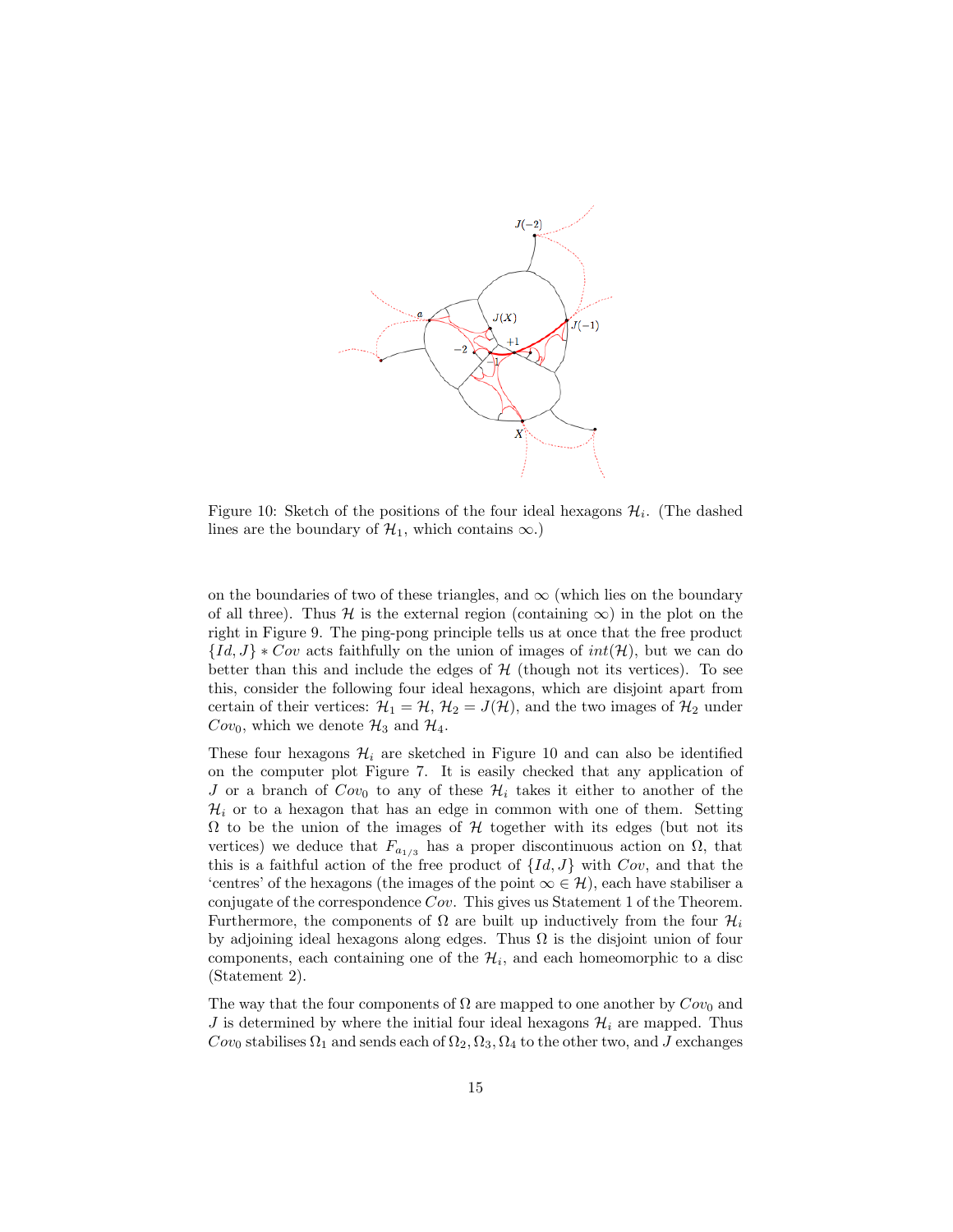

Figure 11: The boundaries of  $\Delta_J$  (solid red) and  $\Delta_{Con}$  (solid blue) coincide along the segment between a and  $J(-1)$ . We obtain new fundamental domains  $\Delta'_{J}$  and  $\Delta'_{Cov}$  by modifying parts of these boundaries to the positions indicated by the dashed red and blue lines respectively.

 $\Omega_1$  with  $\Omega_2$  and also exchanges  $\Omega_3$  with  $\Omega_4$  (see Figure 8 for the labelling of the components). It is easily checked that  $\Omega_2$  is stabilised by  $J \circ Cov_0 \circ J$  (which is a pair of rotations of  $\Omega_2$  of order three, inverse to one another) and by the two branches of  $Cov_0 \circ J \circ Cov_0$  (inverse to one another) which fix the point  $-2$  on the boundary of  $\Omega_2$ . Furthermore, since the images of  $\mathcal{H}_2$  under combinations of these elliptic and parabolic transformations fully tile  $\Omega_2$ , we deduce that they freely generate the set of branches of iterates of  $\mathcal{F}_{a_{1/3}}$  which stabilise  $\Omega_2$ , and that this set of branches forms a group isomorphic to  $C_3 * C_{\infty}$ .  $\Box$ 

#### Remarks

1. To show that the parabolic 3-cycle can be 'unpinched' to deform the correspondence into one which satisfies the generic set-up of Definition 2, we first keep the value of a fixed at  $a_{1/3}$  and modify  $\Delta_J$  and  $\Delta_{Cov}$  to new fundamental domains  $\Delta'_J$  and  $\Delta'_{Cov}$  for J and  $Cov$ , in such a way that we still have  $\overline{\Delta'}_{Cov} \cup \overline{\Delta}'_J = \hat{\mathbb{C}}$  but now the boundaries of  $\Delta'_J$  and  $\Delta'_{Cov}$  meet at just four points, namely the point +1 and the points of the 3-cycle.

We illustrate how this can be done in Figure 11 (one has to cut thin strips off certain edges of  $\Delta_J$  and  $\Delta_{Cov}$ , and glue them onto other edges). If one now makes a sufficiently small perturbation of the parameter  $a$ , in a direction which splits the (parabolic) 3-cycle into a pair of 3-cycles, one attracting and the other repelling, then  $\Delta_J'$  and  $\Delta_{Cov}'$  will move apart so that their boundaries only meet at  $+1$ .

2. The limit set  $\Lambda$  of  $\mathcal{F}_{a_{1/3}}$  (the complement of  $\Omega$ ) can be described combinatorially as the quotient of the unpinched limit set (a Cantor set) under the identifications induced by contracting the leaves of  $\Gamma_{1/3}$  to points. Alternatively, we may view  $\mathcal{F}_{a_{1/3}}$  on  $\hat{\mathbb{C}}$  as a kind of mating of four copies of an action of  $C_3 * C_{\infty}$ on the unit disc, glued together along their boundaries, and then  $\Lambda$  becomes a